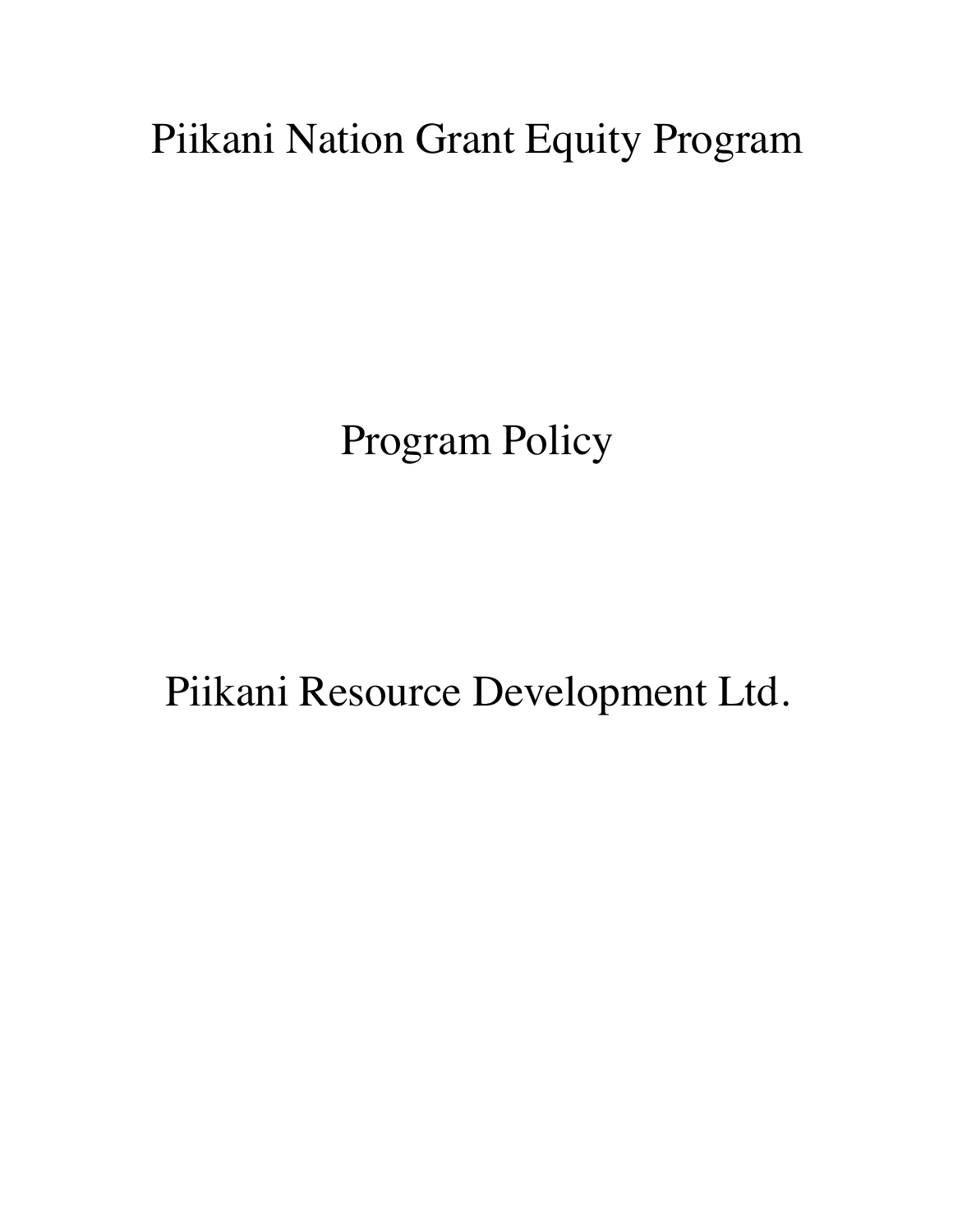# Table of Content

| 1. INTERPRETATION                                        | 3         |
|----------------------------------------------------------|-----------|
| 2. PURPOSE AND PRINCIPLES                                | 6         |
| 3. APPLICATION PROCESS                                   | $\tau$    |
| 4. ELIGIBILITY CRITERIA                                  | 9         |
| 5. AMOUNT OF GRANTS                                      | 11        |
| 6. PROCEEDINGS OF THE GRANT APPLICATION REVIEW COMMITTEE | <u>12</u> |
| 7. APPLICANTS RESONSIBILITIES                            | 14        |
| 8. PROGRAM ADMINISTRATOR                                 | <u>15</u> |
| 9. PAYMENT OF GRANTS                                     | 16        |
| <b>10. CONFLICT OF INTEREST</b>                          | 17        |
| 11. CONFIDENTIAL INFORMATION                             | 18        |
| <b>12. REVIEWS AND AMENDMENTS</b>                        | <u>19</u> |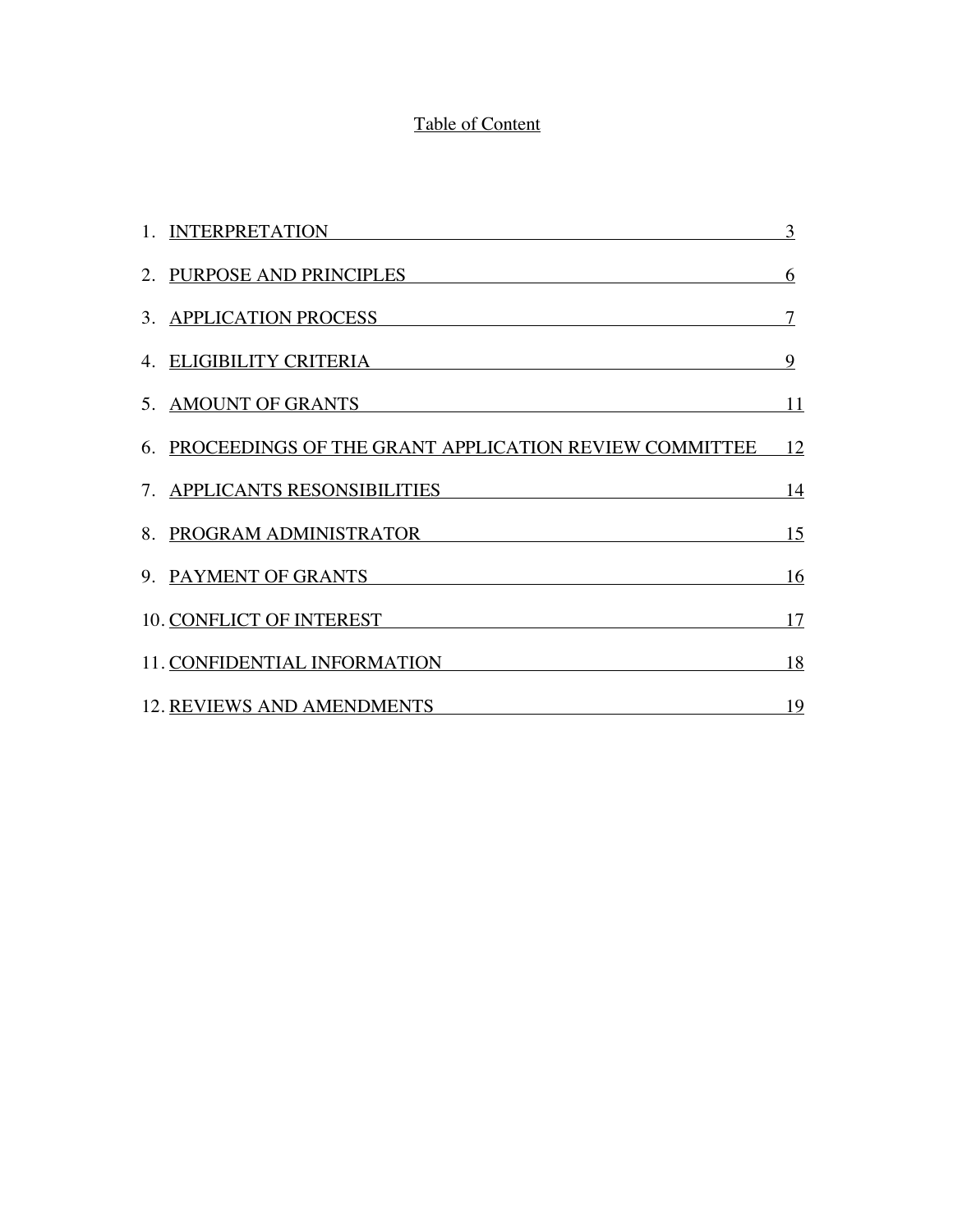#### **1. Interpretation**

#### **A. Title**

This policy (this "Policy") will be referred to as the "Entrepreneur Business Grant Program Policy".

#### **B. Definitions**

In this Policy, the following defined terms will have the following meanings unless there is something in the subject matter of context inconsistent therewith:

- **1.** *"Administrator"* means an employee of the Piikani Nation Economic Development Department whose duties include the day to day administration of the entrepreneur Business Grant Program and implementation of this Policy, and such employee shall report to, and be under the direction of, the Senior Manager;
- **2.** *"Applicant"* means a Member or Qualified Business that makes an application to access a grant from the entrepreneur business grant program for business development purposes in accordance with this Policy;
- **3.** *"Council"* means the elected Chief and Council of the Piikani Nation collectively;
- **4.** *"Entrepreneur Business Grant Program"* means the grant program administered pursuant to this Policy for the benefits of the Members and Qualified Businesses;
- **5.** *"Economic Development Committee"* means a committee comprised of the Manger, the Piikani Nation Economic Development, and a three (3) members of the Piikani Nation Economic Development Committee designated by the Council of the Piikani Nation;
- **6.** *"Financial Administration Law"* means the Piikani Nation Financial Administration Law, as the same may be amended or replaced from time to time;
- **7.** *"Fiscal Year"* means the twelve-month period beginning of April 1<sup>st</sup> of each calendar year and ending on March  $31$ <sup>st</sup> of the subsequent calendar year;
- **8.** *"Grant"* means the provision of (or agreement to provide) fund from the Entrepreneur Business Grant Program, which funds may be granted to an Applicant, or business of an Applicant, or to designated their parties, as determined in accordance with this Policy;
- **9.** *"Grant Agreement"* means a written agreement between the Piikani Nation and the Applicant, in the form of agreement attached hereto as Schedule "B" (as the same may be amended by the Economic Development Committee from time to time) outlining, among other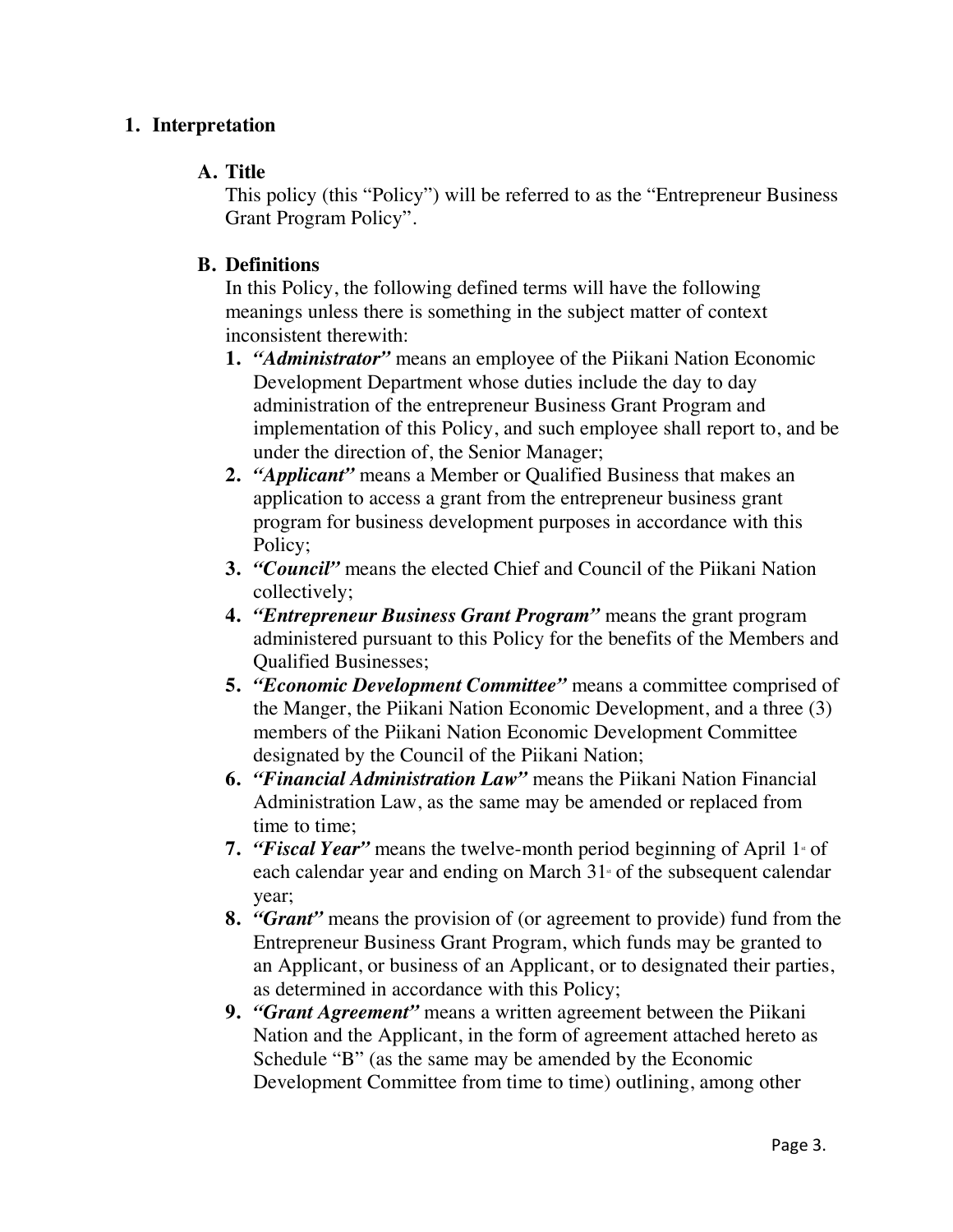things, the terms and conditions pursuant to which a Grant will be provided pursuant to this Policy;

- **10.** *"Grant Application Review Committee"* means a committee of four (4) or more individuals appointed by the Economic Development Committee from time to time (for terms of at least one (1) year) to review and approve (or reject) Grant applications, each of the members committee shall, in the opinion of the Economic Development Committee, have demonstrated experience in relation to:
	- a) The operation or management of profitable businesses
	- b) Reviewing and analyzing business proposal; and
	- c) Commercial Banking
- **11.** *"Immediate Family",* in relation to an individual, includes a person who is the individual's spouse (including common-law spouse), and the child's, father, mother, brother, sister, father in-law, mother in-law, uncle, aunt, nephew, niece, grandparent, son in-law, or daughter in-law of such individuals, and will be deemed to include in any other relative permanently residing in such individuals household;
- **12.** *"Member"* means an individual 18 years of age or older who appears as a member of the Piikani Nation on the Piikani Membership list as established pursuant to the Piikani Nation Membership Code, as the same may be amended from time to time, and who ordinarily resides on the Piikani Nation reserve lands;
- **13.** *"Qualified Business"* means a business entity that is operated (or will be operated) on or near Piikani Nation Reserve lands and:
	- **a.** If the entity is a body corporate, the majority of its directors must be members and a majority of the voting shares and common shares of the body corporate must be legally and beneficially owned by members; and
	- **b.** If the entity is not a body corporate, the entity must be governed and controlled by Members, and a majority of the voting and underlying equity (ownership) interests of such entity must be legally ad beneficially owned by Members;
- **14.** *"Senior Management"* means the service area manager of the Piikani Nation Economic Development Department and operations service area, and includes any acting services area managers of the administration and operations service area;
- **15.** *"Piikani Nation Administration"* means the tribal administration of the Piikani Nation Government;
- **16.** *"this policy"* means the Entrepreneur business grant Program Policy as the same may be amended from time to time in accordance with the terms hereof; and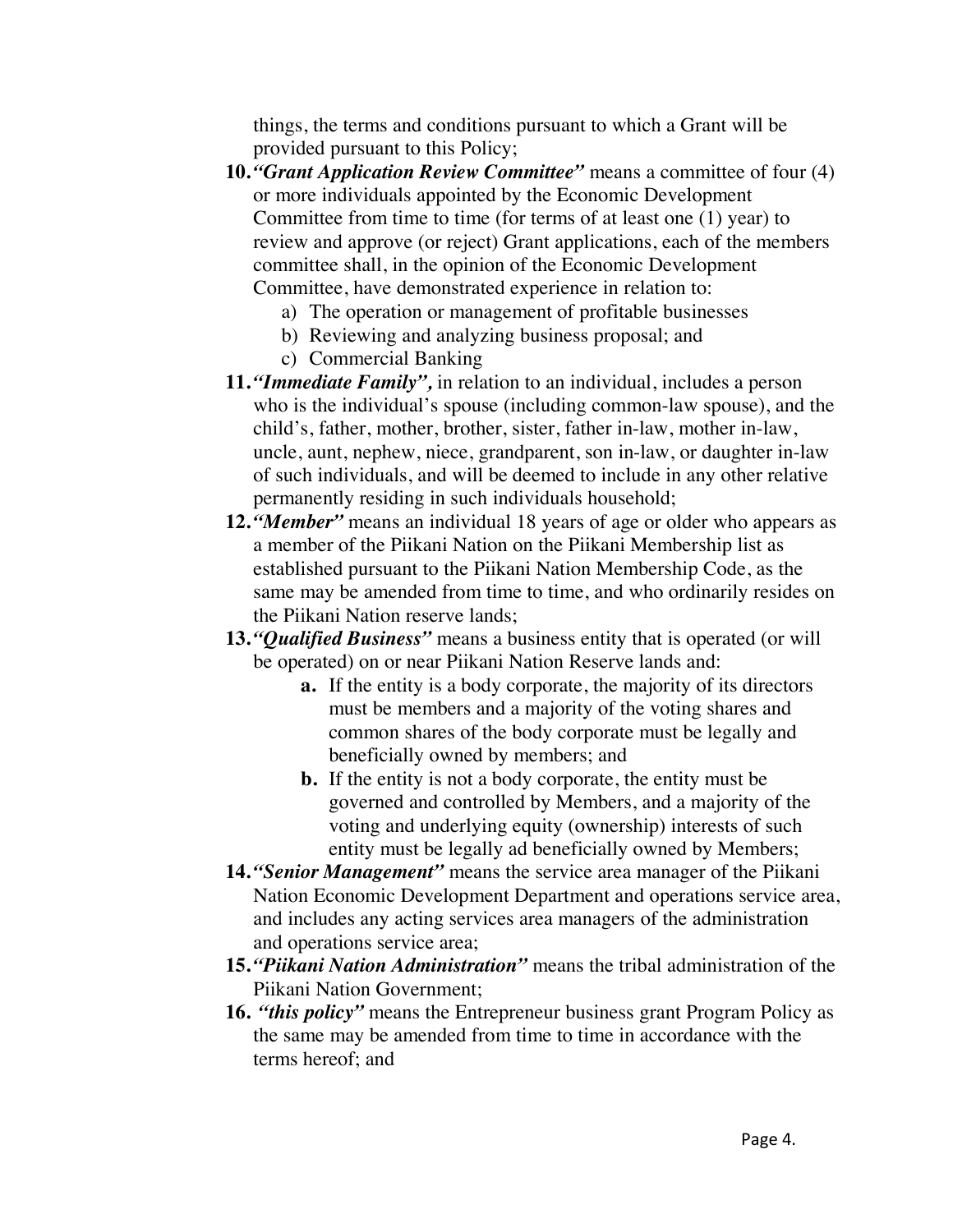**17.** *"Working Day"* or *"Working Days"* means and day other than a day which is Saturday, a Sunday or a Statutory Holiday in the Province of Alberta

### **C. Commencement**

**18.**Subject to approval of this Policy by council pursuant to a written resolution by the Piikani Nation Council, this Policy will be effective as of April  $1,4$ , 2013

## **D.** *Interpretation*

- **19.**In the event of a conflict between this Policy and the provisions of the financial Administration Law, the Provisions of the financial Administration Law prevail.
- **20.** In the event of a conflict between this Policy and any other enactment of the Piikani Nation relating to the subject matter hereof, the provisions of this Policy will prevail.
- **21.**Word indicating the singular will include plural, and vice versa. And words indicating gender will include both genders as the context may require.

## **E. Application of Policy**

- **22.** This Policy will apply to any monies that are from time to time allocated by the Piikani Nation to the Entrepreneur Business Grant Program.
- **23.** To the extent reasonably possible, this Policy shall be administered in a manner that is complimentary to, that does not duplicate, and that does not work at cross-purposed with, other economic development programs and initiatives of the Piikani Nation in effect from time to time including, without limitation, and economic development program administered by the Piikani Nation through the economic development account policy and procedures (Piikani Revenue Account By-Law 2003-02) as the same may be amended or replaced from time to time in accordance with the terms thereof.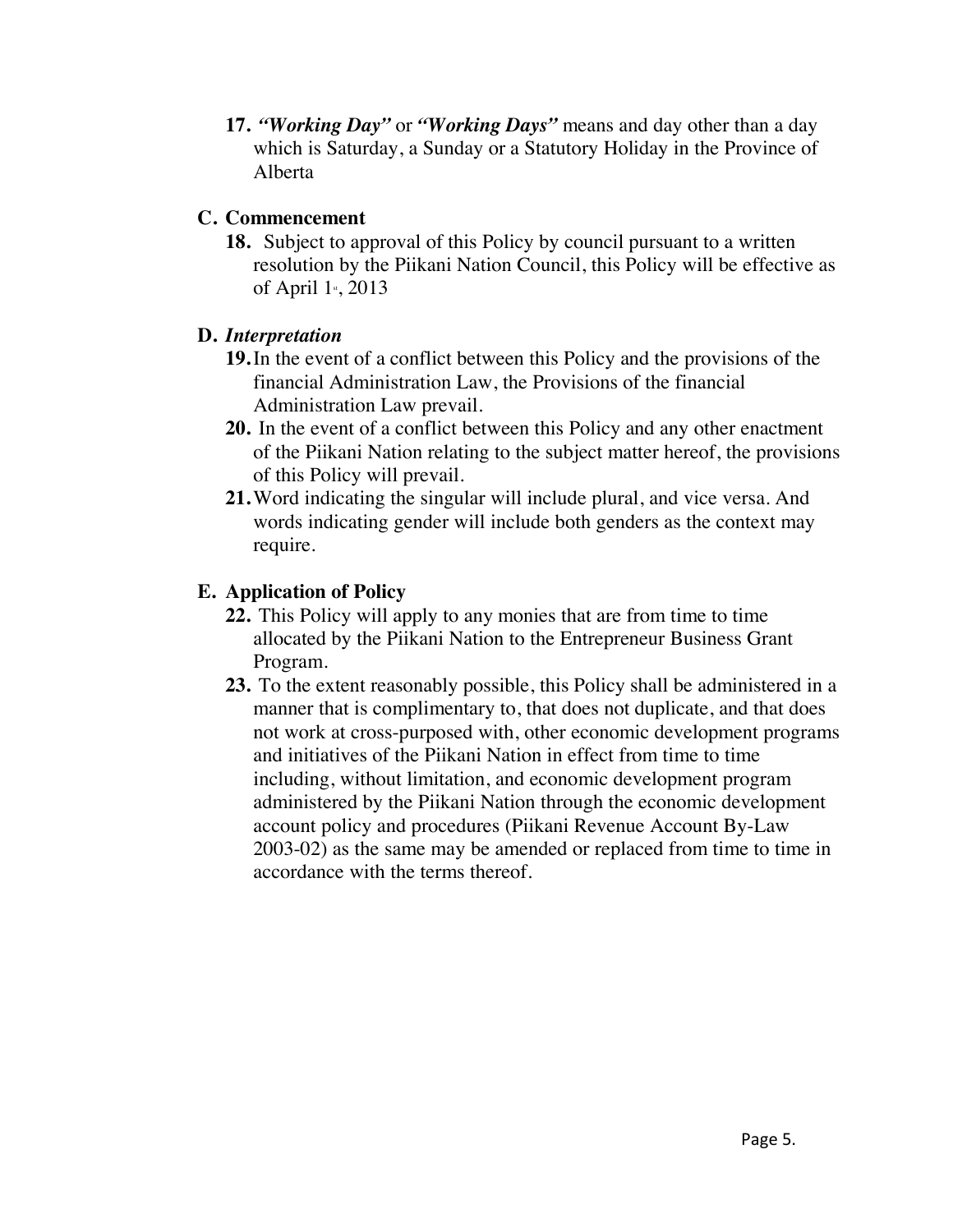### **2. Purpose and Principles**

- **1.** The Piikani Nation, acting through Council, hereby establishes this Policy to ensure that Grants from the Entrepreneur Business Grant Program are provided to approved applicants for the bona fide small business development purposes in the manner contemplated by this Policy.
- **2.** In administering this Policy, and the management and expenditure of monies hereunder, the Council, the Piikani Nation, Piikani Nation Economic Development Committee (including Manager, the Economic Development Department, the Grant Application Review Committee and the Manager) will act in the best interests of the Piikani Nation.
- **3.** Council's role with respect to this Policy is to ensure that this Policy is established and adhered to by Council and by the Piikani Nation Piikani Nation Economic Development Department, and the Grant Applicant Review Committee)
- **4.** Subject to and in accordance with this Policy, the Economic Development Committee will be responsible for:
	- **a.** Appointing individuals to sit on the Grant Application Review Committee from time to time;
	- **b.** If necessary, reviewing the approval or rejection decisions of the Grant Application Review Committee; and
	- **c.** Overseeing the overall administration of this Policy.
- **5.** Subject to and in accordance with this Policy, the Grant Application Review Committee shall be responsible for approving or rejecting Grant Applications that have been presented to the Grant Application Review Committee by the Administrator.
- **6.** Subject always to direction by the Piikani Nation Economic Development Department Manager, and as more particularly described in Article 8 of this Policy, the Administrator will be responsible for overseeing the day Entrepreneur Business Grant Program, and the implementation and monitoring of this Policy.
- **7.** Council and the Piikani Nation Piikani Nation Economic Development Committee (including the Manager, the Economic Development Department, the Grant Application Review Committee) will not provide or release any Grant monies without following the rules, practices and procedures established by the Policy and the Financial Administration Law.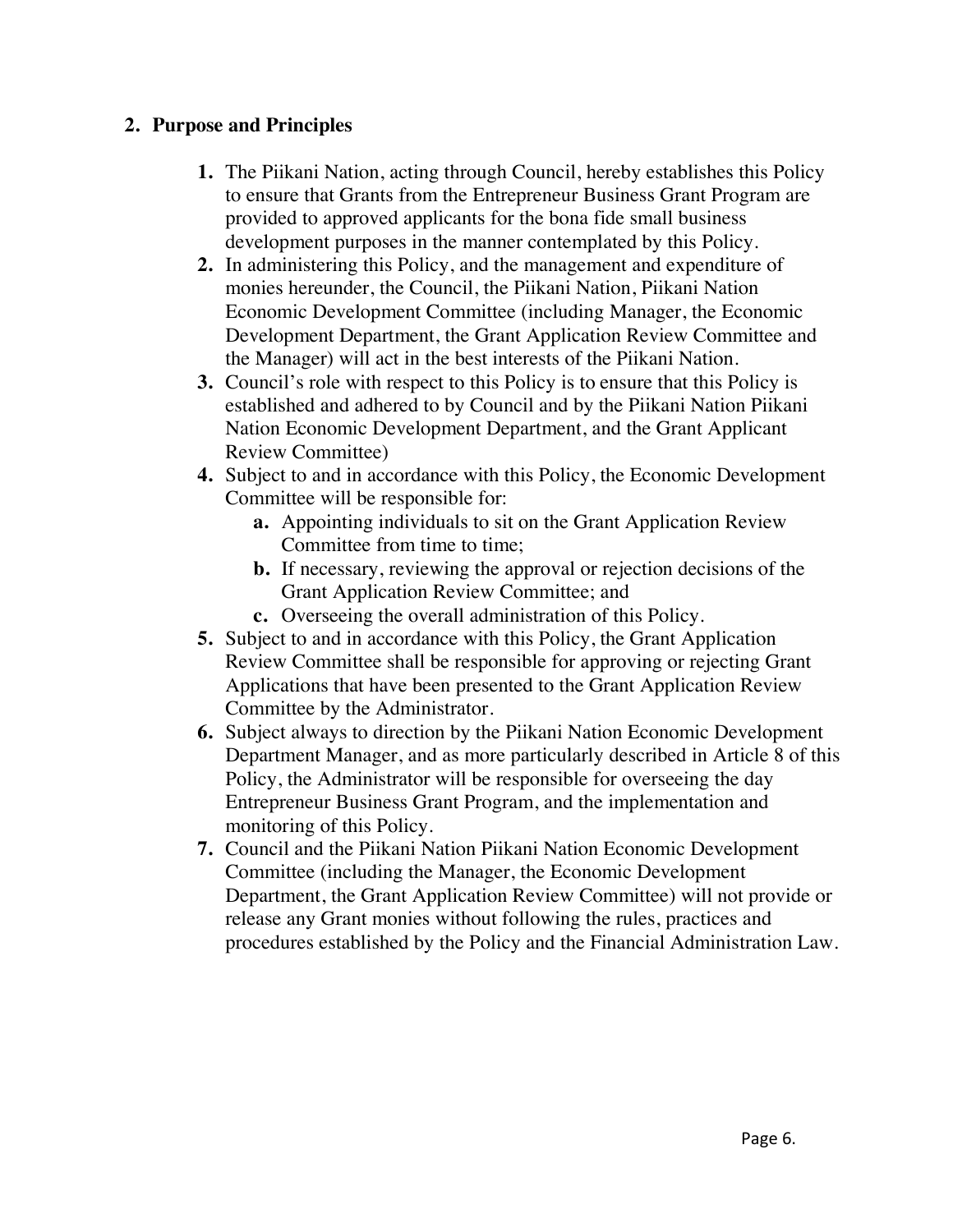### **3. Application Process**

- **1.** Any applicant wishing to access a Grant from the Entrepreneur Business Grant Program must apply to the Entrepreneur Business Grant Program by providing the information set out in schedule "A" attached hereto, or such additional, alternate or amended information and/or application form(s) as may be approved or requested by the Administrator and/or Senior Manager from time to time.
- **2.** Within 15 Working Days following the receipt of any Grant application, the Administrator will use best efforts to:
	- **a.** Conduct a preliminary review of the application to ensure that the same is complete and conforms to the application guidelines;
	- **b.** Determine whether the application is deficient based on the eligibility criteria specifically outlined in Part 4 of this Policy; and
	- **c.** Otherwise determine whether the application and the Applicant meet the criteria set out in this Policy
- **3.** The Applicant may, at the request of the administrator or the Grant application Review Committee, be required to provide a current credit bureau report to authorize the Piikani Nation Economic Development Department to obtain the same at the cost of the applicant.
- **4.** A business description must be submitted the Grant Application Review Committee with each grant application which requested in excess of \$5,000.00.
- **5.** Only one Grant Application will be considered for each Applicant. For example, two members cannot apply for Grants, for the same business, in each of their names. Any subsequent Grant(s) to family members of such Members will be for arm's length business only.
- **6.** An application may be required to attend an interview with the Administrator and/or with the Grant Application Review Committee as part of the application process.
- **7.** If the grant application is deficient, or the application or the applicant does not meet the criteria set out in this Policy, then the administrator will not further review, process or otherwise deal with the application until such deficiencies are corrected. In such cases, the administrator will notify the applicant in writing that the application and/or the applicant, as the case may be, does not meet the requirements set out in this Policy and is not eligible for further consideration. The administrator will, so far as is possible, identify to the applicant the specific deficiencies in the application.
- **8.** If the grant application appears to meet the eligibility criteria set out at article 4 of this Policy, the administrator will submit the application for consideration at the next meeting of the grant application review committee.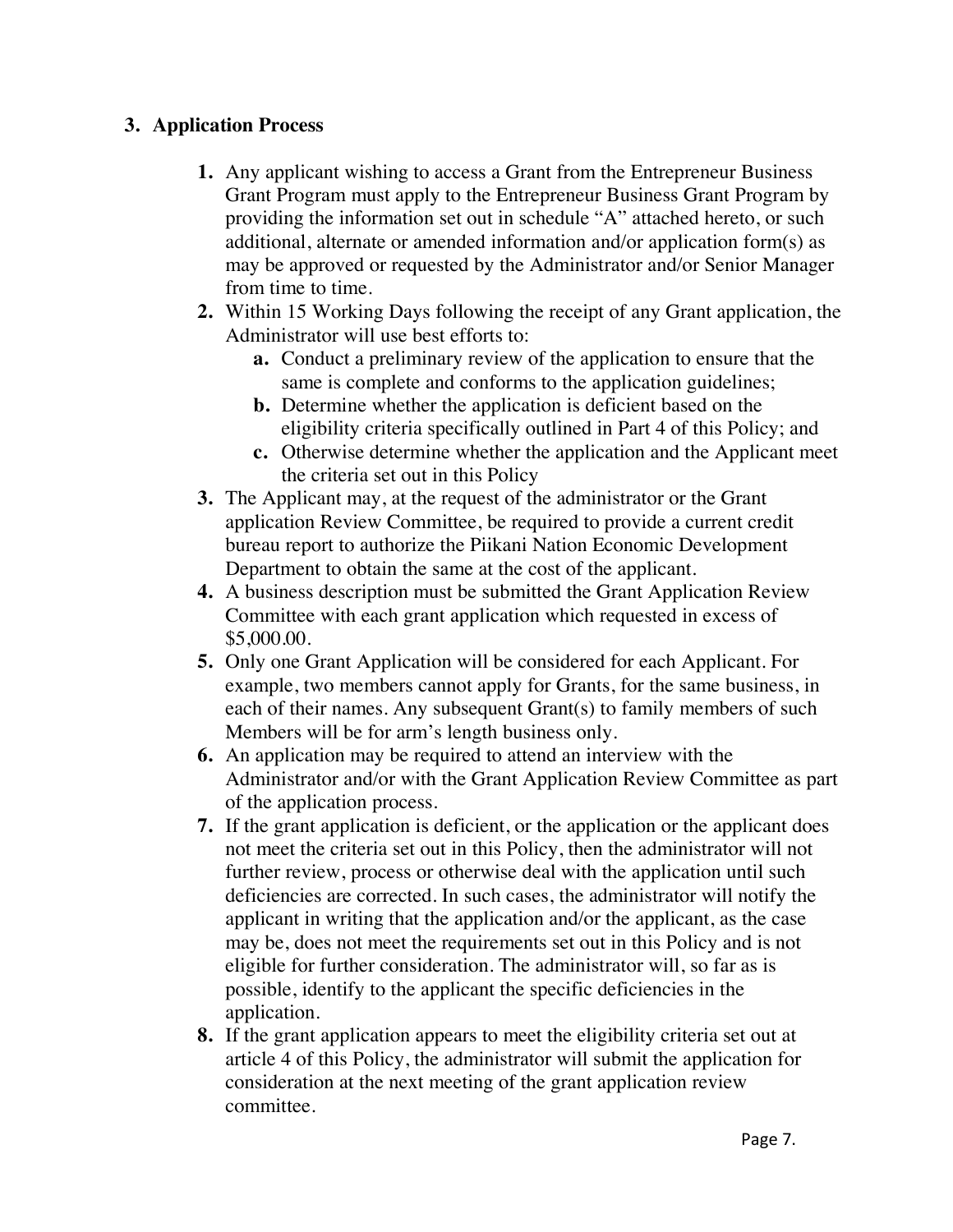- **9.** At the first available meeting of the grant review application committee, the grant application review committee shall approve or reject grant applications that have been presented to it by the administrator, solely on the basis of whether a grant application meets the eligibility criteria set out at article 4 of this Policy.
- **10.** Portly upon the grant application review committee approving or rejecting a grant application, the administrator shall give applicants notice of whether that applicants grant application has been approved or rejected.
- **11.** If a grant application is approved by the grant application review committee then, the subject to the term of this Policy, the grant shall be made available to the applicant.
- **12.** If a grant application is rejected by the grant application review committee, then the applicant shall have 15 days upon being notified of such rejection to notify the administrator that the applicant wishes to have the decision of the grant application review committee reviewed by the Economic Development
- **13.** In the event an applicant exercises the applicant's right under this policy to have rejected grant application reviewed, then the Economic Development Committee shall review the decision of the grant application review committee solely for the purposes of determining whether the grant application review committee rejected the grant application based on the eligibility criteria set out at article 4 of this policy. If the Economic Development Committee determines that a grant application was rejected because it did not satisfy one or more of the criteria for eligibility set out at article 4 of this policy, then the rejection of the applicants grant application shall be final. However, if the Economic Development Committee determines that the grant application was rejected for a reason other than the criteria for eligibility set out at article 4 of this policy, then the grant application shall be resubmitted to the grant application review committee for consideration, with the direction that the application be approved or solely on the basis of the eligibility criteria set out at article 4 of this policy.
- **14.** In reviewing the decision of the grant application review committee, the decision of the Economic Development Committee shall be final and binding upon the applicant, the administrator, the grant application review committee and council.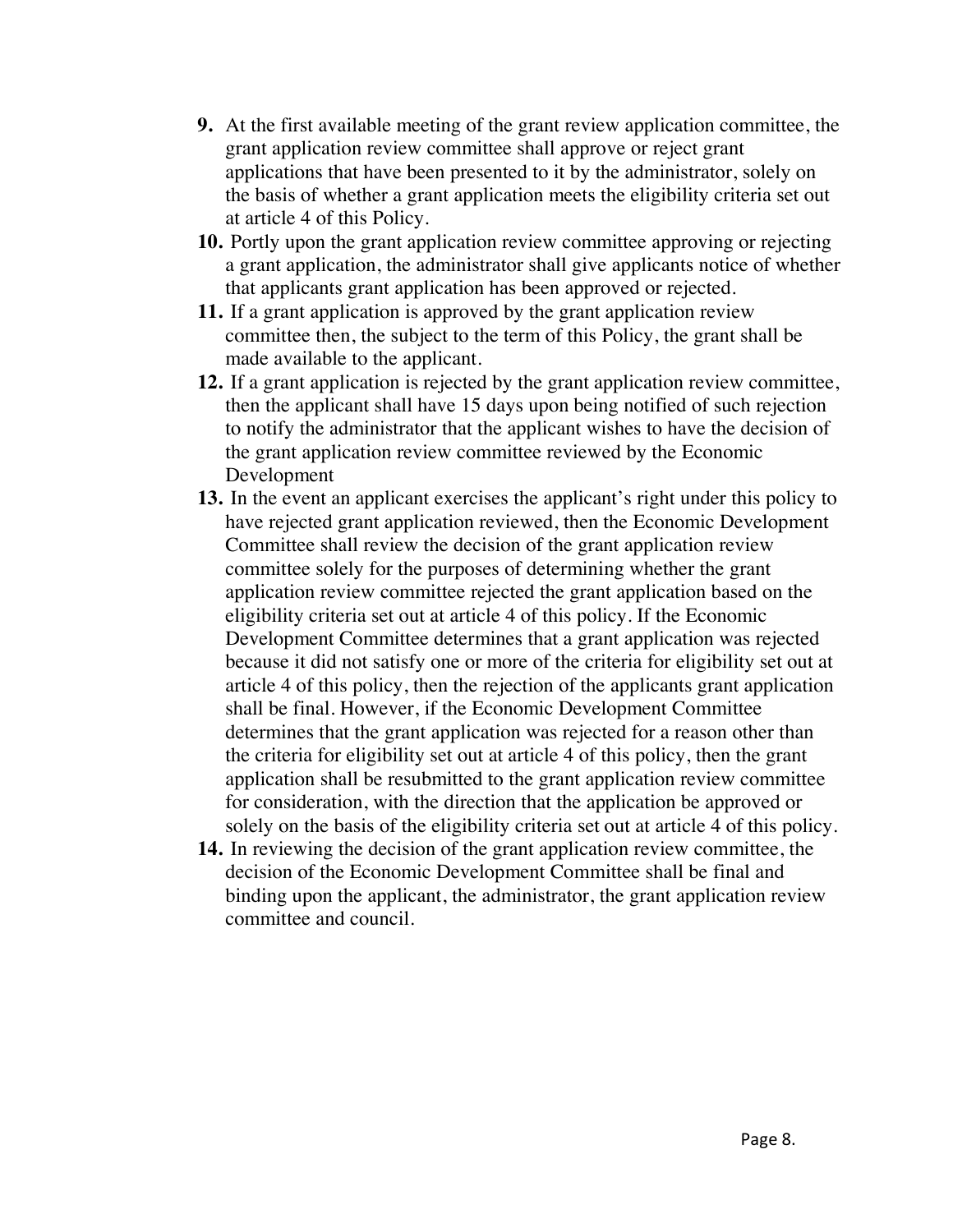## **4. Eligibility Criteria**

- **1.** For the grant application review committee to approve an applicant request for a grant from the entrepreneur business grant program, the applicant must satisfy the grant application review committee that,
	- a. The applicant qualifies as either a member or qualified business.
	- b. Unless the applicant is an individual legal structure (such as, for example, a company, a corporation, a limited partnership or a general partnership)
	- c. The applicant proposals demonstrate that the grant will promote the establishment of a new qualified business or the expansion of an existing qualified business;
	- d. The applicant is engaged on for profit activities. For greater certainty, grants through the entrepreneur business grant program are not available to charities or non-profit organizations including without limitation, those organizations that provide services in the areas of religious, educational, social, political, sporting or athletic activities.
	- e. The grant shall be used to lever additional financing form other conventional financing sources, or to purchase capitol assets for the applicant's business.
	- f. In the event the applicant wishes to receive a grant of greater than \$5,000.00, the applicant has a business plan that sets forth clearly defined goals and objectives for the applicant's business, defined goals, and objectives for the applicant's business, and identifies how the applicant will achieve such goals and objectives.
	- g. If this business has already been funded thorough a prior grant, the total amount of the grant will not exceed (50%) of the total costs of capital assets required for the expansion of the existing business.
	- h. If the grant being applied for will be used to expand a business that has already been funded through a prior grant, the applicant has a system in place to monitor and evaluate the goals and objectives identified in the applicant's business plan.
	- i. The applicant has an operating budget and/or financial plan that clearly defines revenues and expenses and, where necessary, provide for a capital budget.
	- j. The applicant can demonstrate financial sustainability/
	- k. The applicant has investigated other sources of financial support from potential investors, financial institutions and from governments other than the Piikani Nation.
- **2.** The grant application review committee will not approve any application for a grant application that:
	- **a.** In the opinion of the grant application review committee, lacks credit worthiness, or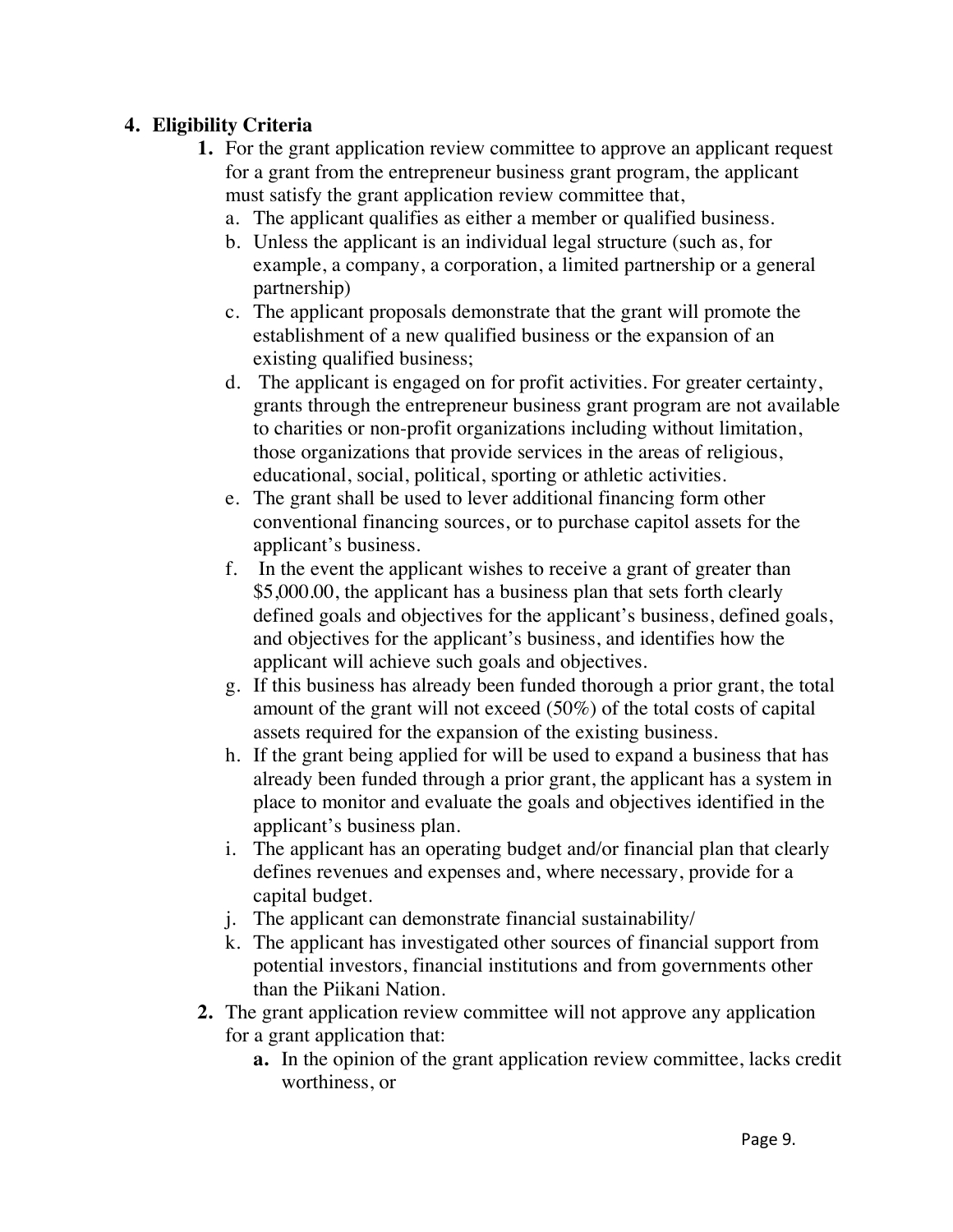- **b.** Is a full time, permanent employee of the Piikani Nation or a qualified business the majority of the voting and underlying ownership interest of which is owned by a full-time employee of the Piikani Nation. If an applicant is gainfully employed by the Piikani Nation as a part-time or temporary employee, or by any of the Nations agencies or its related bodies, then the grant application review committee must be satisfied that the provision of a grant will not result in a conflict of interest as defined under article 10 of this policy.
- **3.** The grant application review committee will NOT approve any application for a grant that will be used to;
	- **a.** Fund deficiencies or shortfalls of revenue, regardless of the reasons for such deficits or shortfalls.
	- **b.** Retroactively cover the cost any expenses that were incurred prior to any final grant decision being made pursuant to this policy.
	- **c.** Fund debit retirement.
	- **d.** Provide emergency funding.
	- **e.** Fund the repair of any vehicle or equipment owned by an applicant or used by an established business.
	- **f.** Support a ranching operation.
	- **g.** Fund cosmetic building repairs (which, for the greater certainty, does not include renovations required to house an expanding business).
	- **h.** Fund travel expenses for applicants (including, without limitation, travel expenses to workshops, conventions or pow wow's).
	- **i.** Fund the purchase of vehicle and/or computers which are not essential to the business of the applicant for which a grant is being requested.
	- **j.** Fund the purchase of tools for employees.
	- **k.** Fund operating expenses.
- **4.** The grant application review committee may approve a grant on the condition that an applicant, prior to receiving any grant monies; attend a business training session delivered by the Piikani Nation Entrepreneur Grant Program, or a similar program designated by the Piikani Nation Economic Development Committee.
- **5.** The grant application review committee, acting reasonably, will take into consideration the total amount of available funding allocated by council to the entrepreneur business grant program that year when approving or rejecting any grant application.
- **6.** A qualified business or an individual applicant that has at any time received a grant under the entrepreneur business grant program must wait a minimum of two years before applying again unless the grant application review committee is satisfied that the second application is for expanding a successful and profitable business funded through the first application.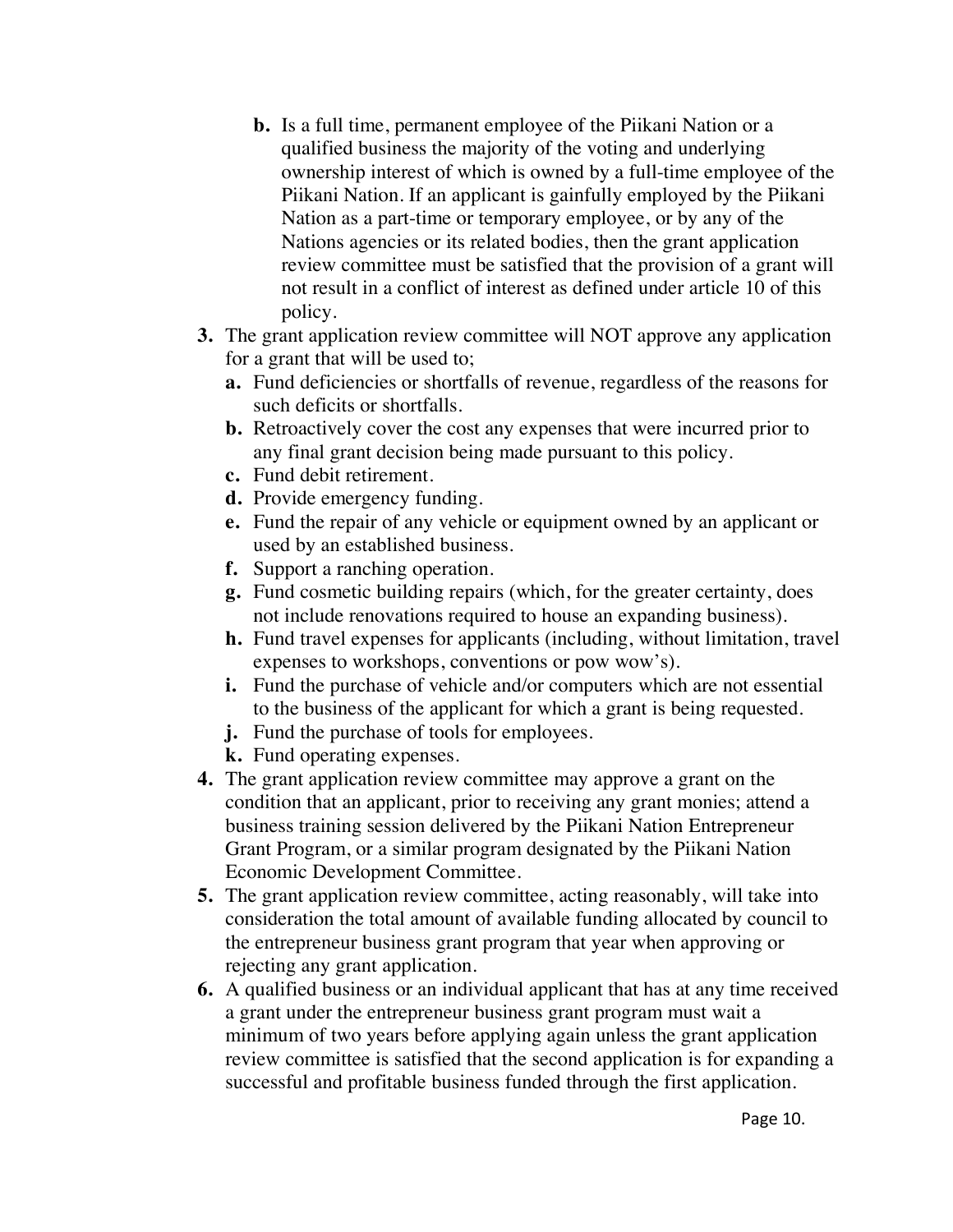### **5. Amount of Grants**

- **1.** No applicant or qualified business shall be eligible to receive grants that, collectively over the course of their lifetime, exceed a maximum of \$15,000.00, or such greater lifetime maximum amount as may be determined from time to time by Council by means of a resolution of Council.
- **2.** Unless otherwise determined by the Economic Development Committee, the maximum annual amount of any grant approved under the Entrepreneur Business Grant Program shall be \$5,000.00 the Economic Development Committee Shall:
	- **a.** Not be authorized to increase the maximum amount of any grant approved under the entrepreneur business grant program above \$5,000.00 without the prior approval of Council as evidence by a written resolution of Council; and
	- **b.** Base any decision to increase or decrease the maximum annual amount of any grant, on the total amount of available funding allocated by Council to the Entrepreneur Business Grant Program that year.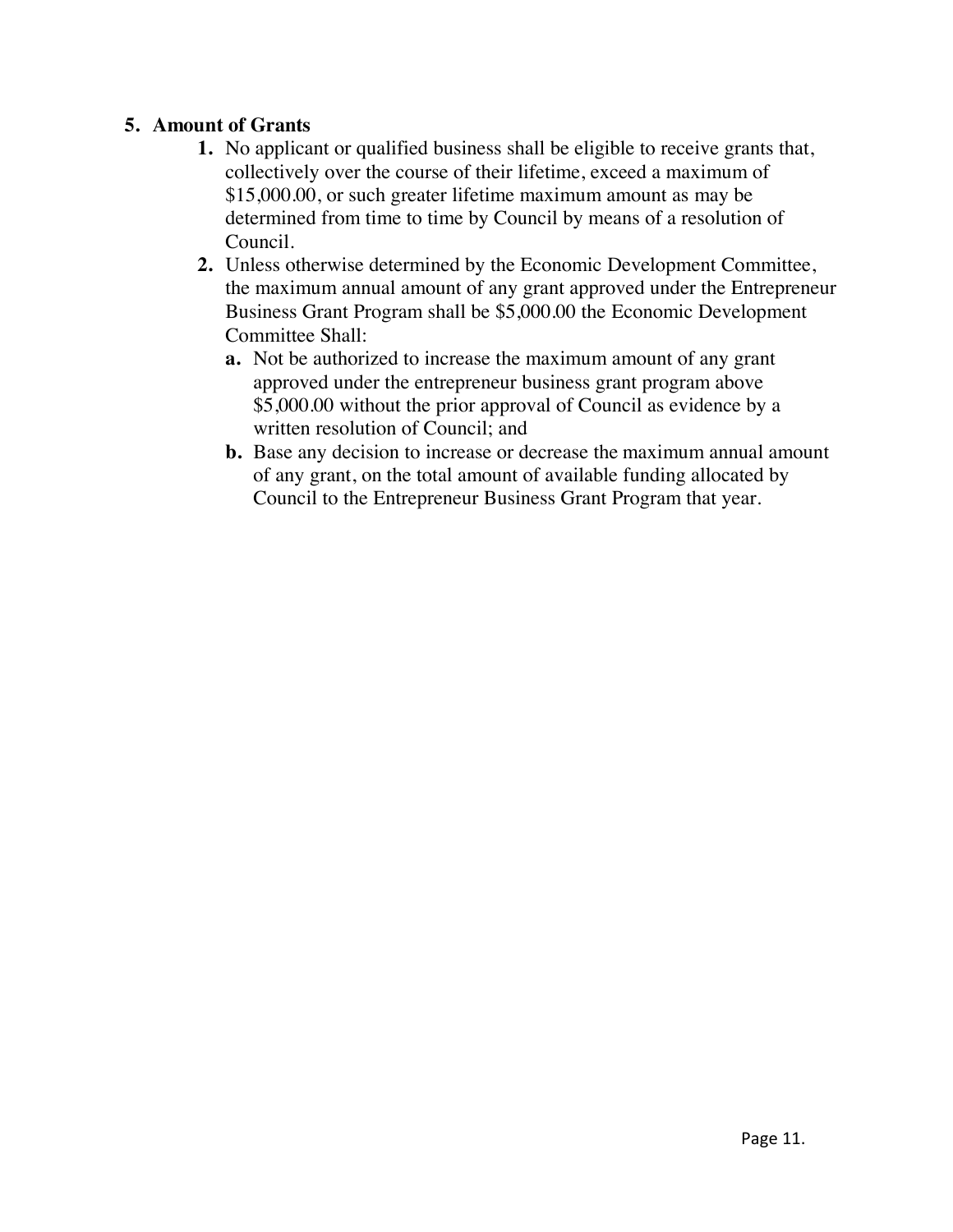### **6. Proceedings of the Grant Application Review Committee**

- **1.** Applications for grants will be reviewed by the grant application review committee on or before the following date each year, April 15, 2014; If the above date fall on a day that is not a working day, then the review by the grant application review committee will take place on the closest working day following the date above, as determined by the grant application review committee, and in instances as soon as practically possible.
- **2.** The grant application review committee shall have a chairperson and vicechairperson selected by the Economic Development Committee from among the Grant Application Review Committee's members. The chairperson or, in the chairperson absence, the vice-chairperson of the grant application review committee (as chosen by the Economic Development Committee) shall chair meetings of the grant application review committee.
- **3.** Questions rising at any meeting of the grant application review committee shall be decided by majority of voted effectively and validly cast, and each member of the grant application review committee (including the chairperson and vice-chairperson) shall have one vote. The chair of the meeting of the grant application review committee shall not, in case if equality of votes, be entitled to a second or casting vote. Further, and for purposes of counting the number of votes that have been effectively and validly cast in favor of (or against) any questions arising at a meeting of the grant application review committee, abstentions shall not be counted as voted effectively and validly cast.
- **4.** The chair person of the Grant application review committee shall, at the request of the administrator, summon a meeting of the Grant Application Review Committee. In the absence of the chairperson, the vice-chairperson shall, at the request of the administer, summon a meeting.
- **5.** Quorum for the transaction of business at a meeting of the grant application review committee shall be three members. A meeting of the grant application review committee at which a quorum is present shall be competent to exercise all the authorities, powers and discretions that are vested in or exercisable by the grant application review committee under this Policy. The grant application review committee may, if a quorum is present, act notwithstanding any vacancies in the grant application review committee.
- **6.** A resolution signed by all the members if the grant application review committee shall be as valid and have the same effect as if it had been passed at a meeting of the grant application review committee, and such resolution by the administrator. Any such resolution may consist of one or several documents and shall each be signed by the members of the grant application review committee.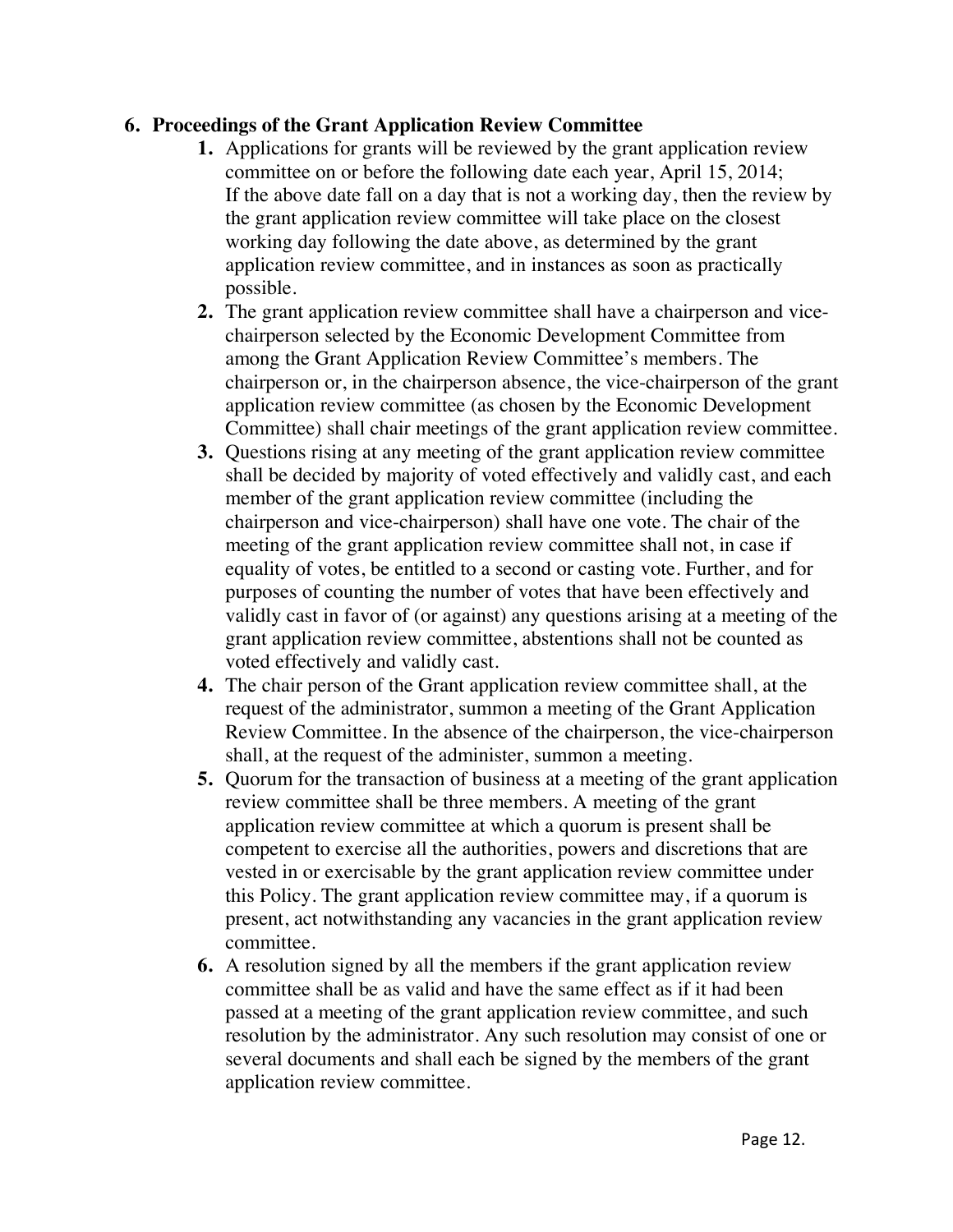- **7.** Meetings may be held at any time and without notice if all the members of the grant application review committee are present or those absent have signified their consent in writing to such meeting being held in their absence.
- **8.** Notice of any meeting, where notice has not been dispensed with, delivered or faxed to each of the grant application review committee. Notice of any meeting or irregularity in any meeting or in the notice thereof may be waived by any member of the grant application review committee may be by resolution appoint a regular time and place for meetings and, after the entry of such resolution upon the minutes of the meetings at which it was passed, no further or other notice of such time and place shall be necessary.
- **9.** A member of the grant application review committee may participate in a grant application review committee meeting, by means of telephone or other communication facilities that permit all individuals participating in the meeting to communicate with each other. A member of the grant application review committee participating in such manner is deemed to be present at such meeting.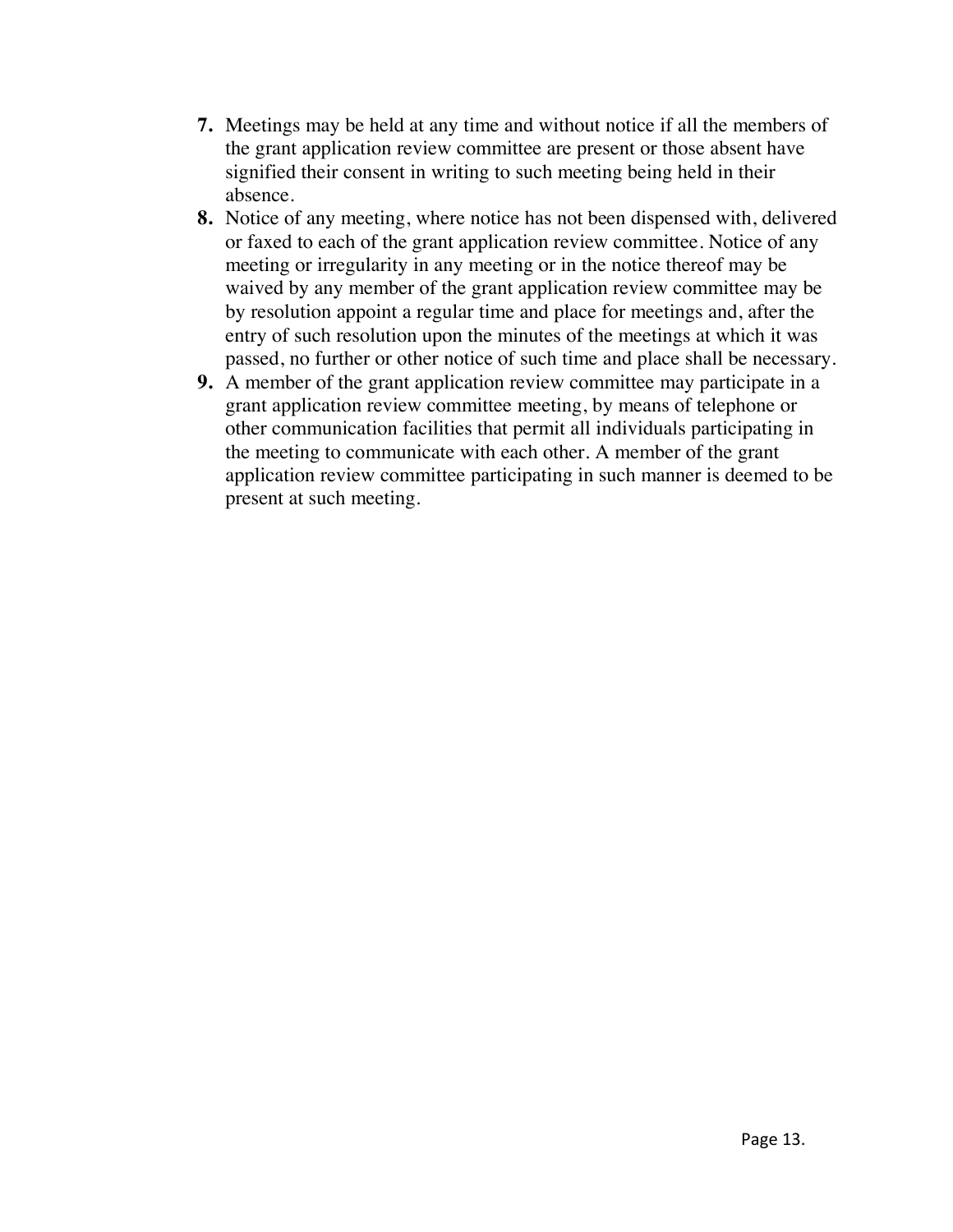## **7. Applicants Responsibilities**

- **1.** An applicant who obtains a grant from the Entrepreneur Grant Program will;
	- **a.** Execute a grant agreement with the Piikani Nation, as represented by the Piikani Nation Small Business Program, is substantially the form attached as schedule B, or as may be amended from time to time by the Economic Development Committee;
	- **b.** If and its requested to do so by the administrator of the senior manager, make available to the administrator from time to time the applicant's books, account, records and supporting documentation.
	- **c.** If and as requested to do so by the administrator or senior manager, provide a copy of the applicant's financial statements to the administrator (which, if requested by the administrator or the senior manager, shall be prepared by an independent accountant or either a review engagement or an audited basis) with 90 days of the fiscal year end of the relevant business.
	- **d.** Adhere to any grant agreement that has been entered.
- **2.** All applicants will be responsible for ensuring that all grant monies received from the entrepreneur business grant program are only spent for bona fide business development purposes in accordance with this Policy, the applicants grant application, and any resulting grant agreement with the Piikani Nation.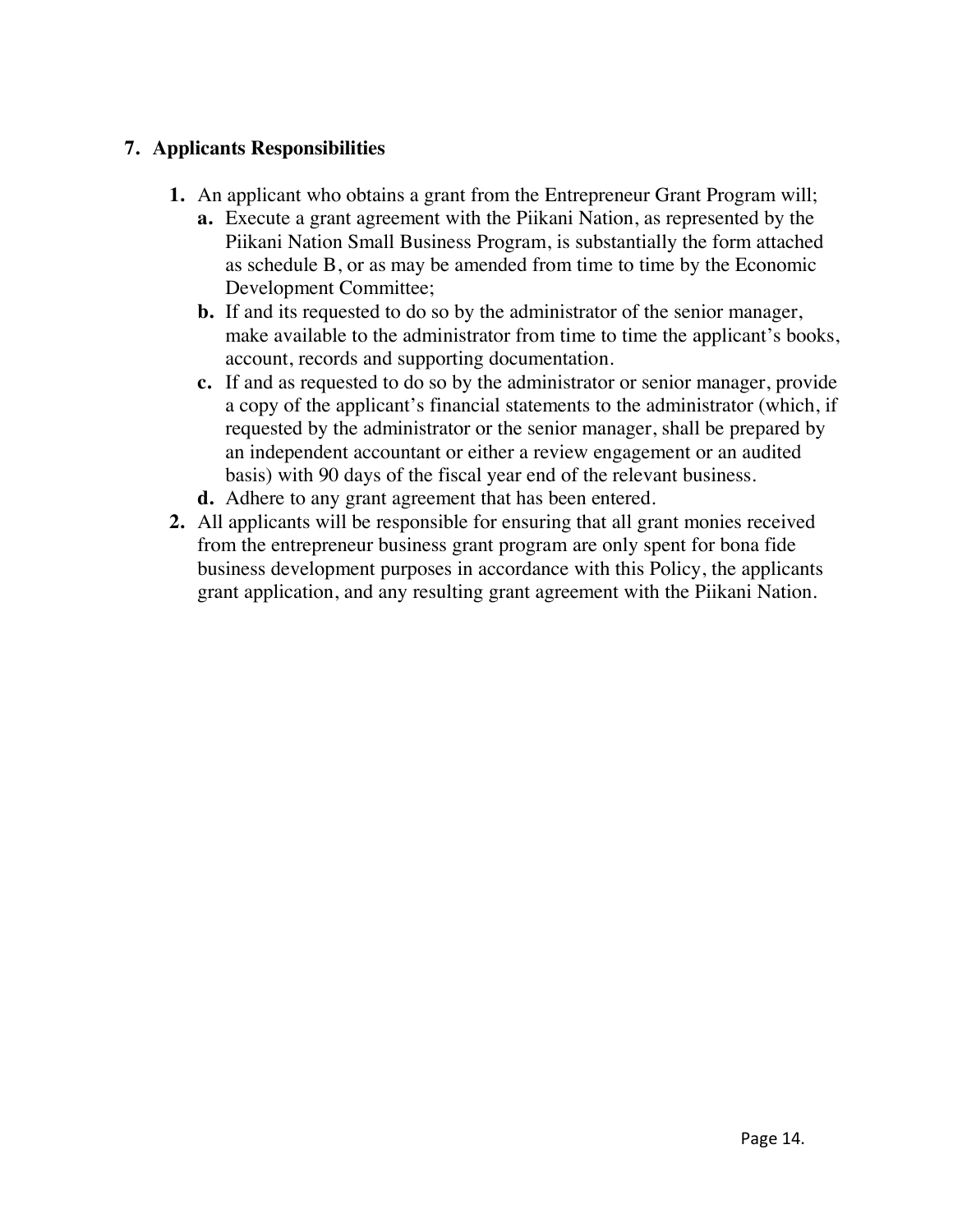### **8. Program Administrator**

- **1.** The Piikani Nation Economic Development department manager powers in relation to the Entrepreneur Business Grant Program are subject to the direction by the and the Economic Development Committee, the provisions of the Financial Administration Law, and this Policy.
- **2.** In additions to the administrator's other duties hereunder, the Administrator shall be responsible for:
	- **a.** Reviewing all applications for grants from Entrepreneur Business Grant Program.
	- **b.** Providing assistance and, if required by the Grant Application Review Committee, recommendations to the Grant Application Review Committee respecting the purposed expenditure of funds from the Entrepreneur Business Grant Program.
	- **c.** Negotiating and concluding all grant agreements between applicants and the Piikani Nation arising out of this Policy.
	- **d.** Providing regular reposting in regulation to the Entrepreneur Business Grant Program to the Senior Manager.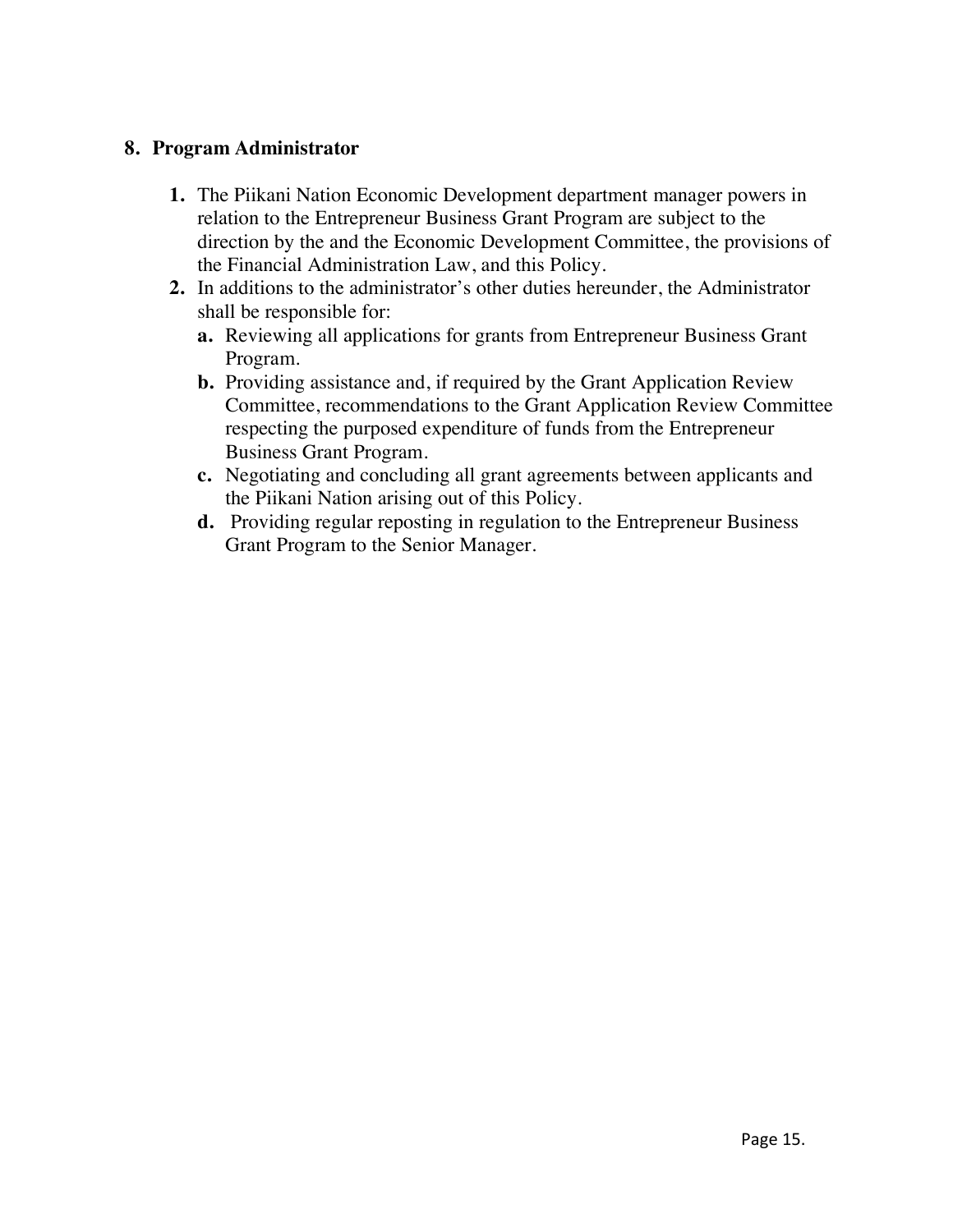### **9. Payment of Grants**

Process of receiving Grants

- **1.** Upon written notice of grant approval an applicant will have 60 days to accept the grant allocated to it by notifying the administrator of such acceptance, failing which such grant may, at the discretion of the senior manager, be terminated and returned to the entrepreneur business grant program.
- **2.** Each applicant must sign a grant agreement with the Piikani Nation, in a form acceptable to the Piikani Resource Development Ltd. Committee, prior to any grant being released.
- **3.** Grants may be provided by way of one lump-sump payment to the recipient, or by instalments over a pre-determined period or may be disbursed to suppliers of the applicants or applicants qualified business in such amounts as are confirmed by written quote or invoice.

Receipt of Funds

- **4.** The Administrator will only release a grant (or any portion thereof) from the Entrepreneur Business Grant Program on the conditions that the Administrator is in receipt of:
	- **a.** An executed grant agreement with the applicant, in form and content approved by the Economic development Committee in accordance with this Policy.
	- **b.** Such financial records, receipts, invoices, contracts, statements, reports or other evidence as may be requested by the administrator to confirm the purposes for which the grant funding will be applied.
	- **c.** Any other necessary documentation arising out incidental to the grant agreement with the applicant.
- **5.** Upon receipt of the foregoing documentation, but subject to the other provisions of this Policy, the administrator shall either pay the approved grant monies (or the appropriate portion thereof) to the third-party suppliers, contractors, or other persons on behalf of the applicant, on the dates and in the amounts shown in the applicable grant agreement or reimburse the applicant for a payment that has already been made by the applicant and for which the applicants grant has been approved.
- **6.** Except with the prior written consent of the Economic Development Committee, grant monies shall not be released directly to the applicant.
- **7.** The administrator or the Senior Manager, acting reasonable, shall have the right to withhold or cancel any portion of any grant where the applicants has not complied with this Policy or the terms of any grant agreement.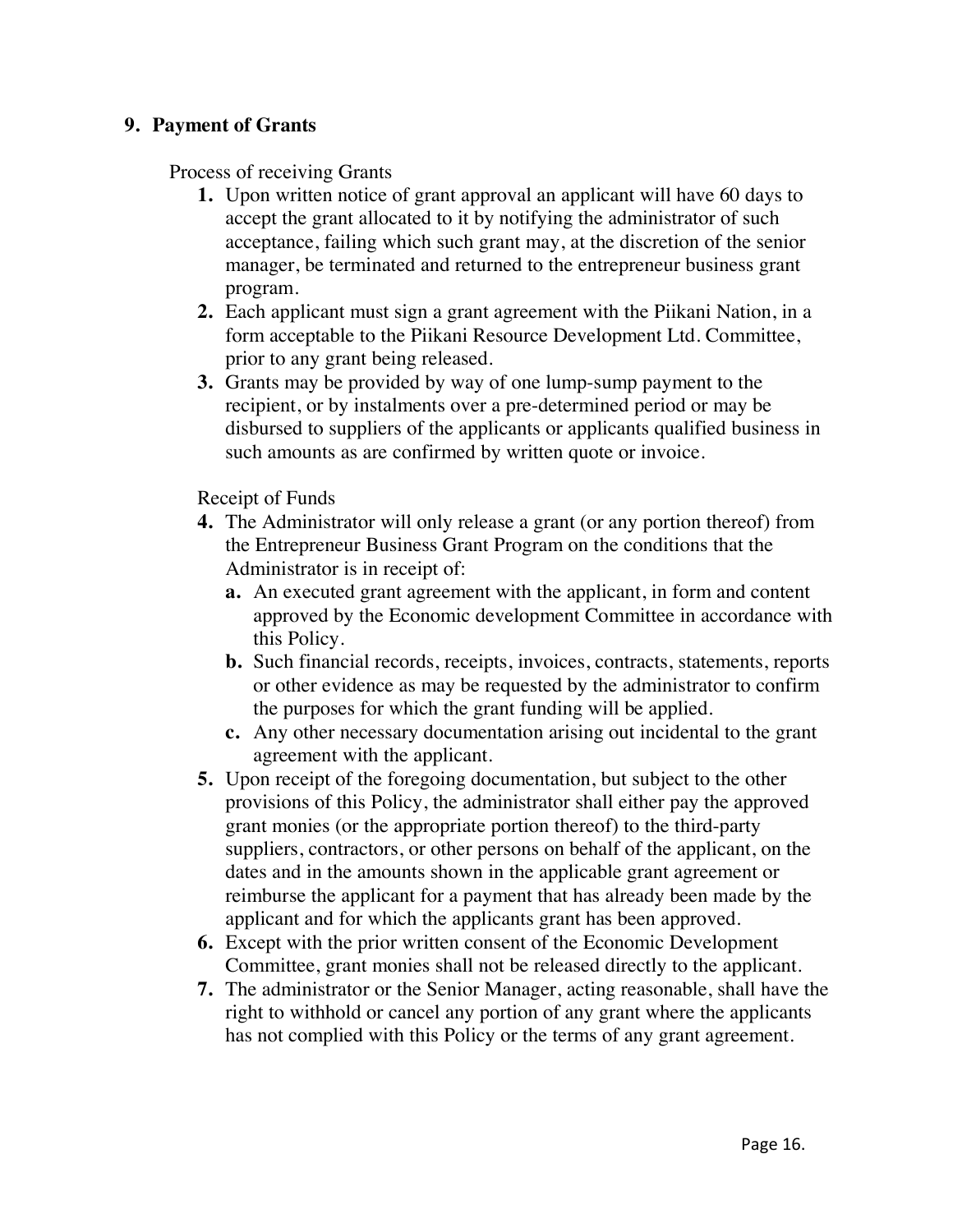### **10. Conflict of Interest**

- **1.** This section applies to each member of Council and each person who is an employee of the Piikani Nation Administrator, its agencies and/or related bodies (including the Piikani Resource Development Department Manager, the Piikani Resource Development Committee, the Grant Application review Committee and the Administrator) dealing with a grant application under this policy.
- **2.** For the purposes of this Policy, a conflict of interest is defined as a perceived potential or actual conflict that may arise between any employee of the Piikani Nation including Piikani Resource Development Manager, the Piikani Resource Development Committee, the Grant Application review Committee and the Administrator or member of the Council, on the other hand, and any applicants or recipient who might benefit from a grant under this Policy, on the other hand.
- **3.** If a person has an interest, financial or otherwise, in a matter of being dealt with that might involve that person, his or her immediate family, or the applicant, then that person will:
	- **a.** Promptly and fully disclose his or her interest to the Economic Development committee prior to the matter being dealt with.
	- **b.** Not take part in any deliberations or recommendations on that matter.
	- **c.** Not vote on that matter.
- **4.** If the Administrator or most of the members of the Grant Application Review Committee are undoable to act in relation to an application for a grant due to a conflict of interest, the matter be referred to the Economic Development Review Committee.
- **5.** If a person has a conflict of interest which has not been disclosed, and that person participates in relation to any application for grant, then that person may be suspended or terminated pursuant to the rules, policies and procedures development by the Piikani Nation and in effect from time to time.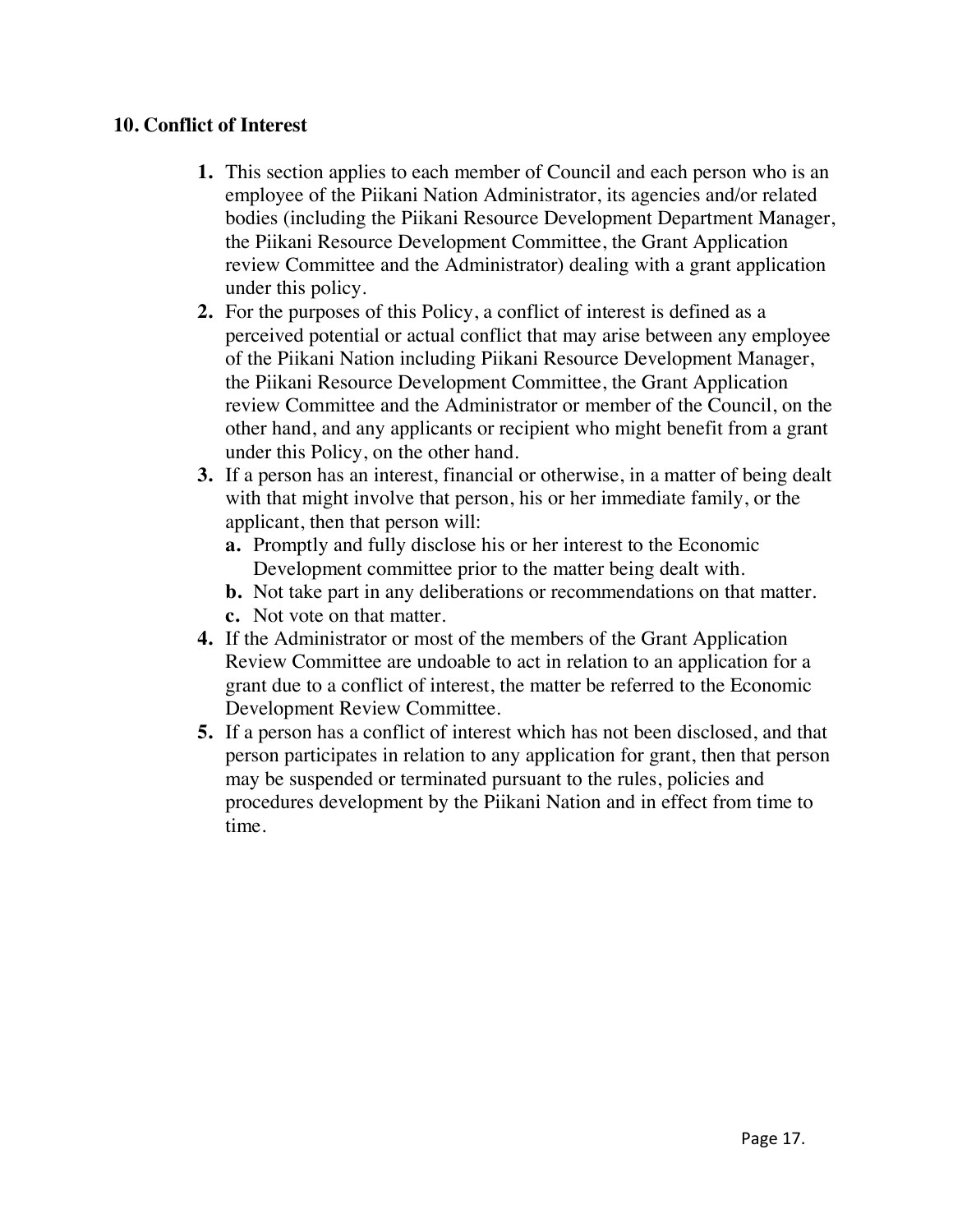### **11. Confidential Information**

- **1.** This section applies to each member of Council and each person who is an employee of the Piikani Nation Administration, its agencies and/or related bodies (including senior manager, the Economic Development Committee, the grant application review committee and the administrator) dealing with a grant application under this Policy.
- **2.** Persons involved in the administration and management of the Entrepreneur Business Grant Policy will, in carrying out their duties and responsibilities under this Policy, or as part of their duties and responsibilities as an employee or the Piikani Nation Administration, its agencies and/or related bodies (including the Piikani Resource Development Manager, the Piikani Resource Development Committee, the Grant Application review Committee and the Administrator) or member of council , have access to acquire information that is non-public, privileged or confidential, or that has a value to the applicants and/or the Piikani Nation (collectively, the Confidential information).
- **3.** All persons involved in any part of the Administration and management of the Entrepreneur business Grant Program will be required to protect, and keep confidential, such confidential information concerning the business of the applicant and the Piikani Nation.
- **4.** No person involved in any part of the administration and management of the Entrepreneur Business Grant Program will use Confidential information for personal gain.